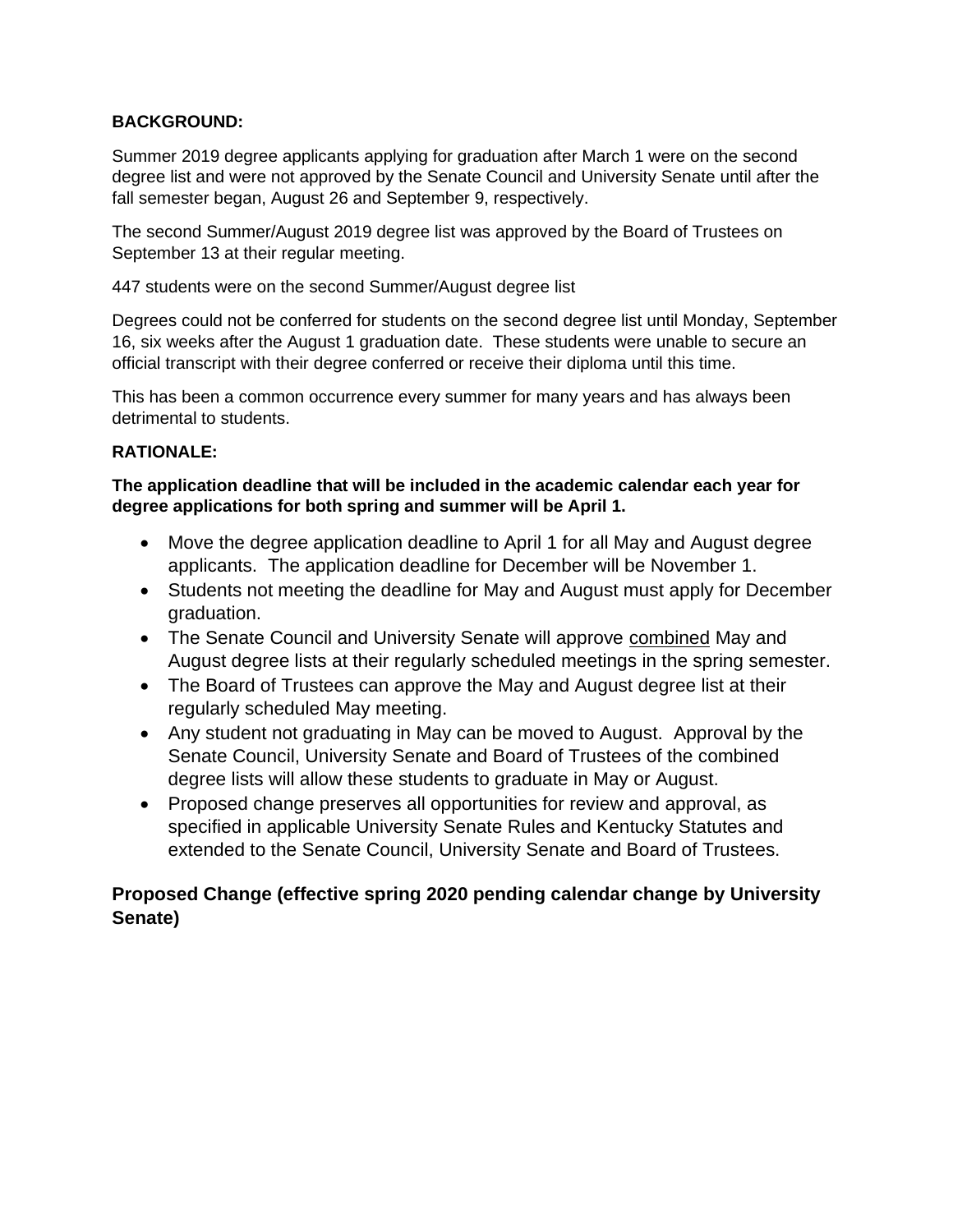# **5.4. DEGREES, HONORS, GRADUATION**

Commencement convocations shall be held in December and in May of each academic year. [US: 2/14/11]

#### **5.4.1 DEGREES**

#### **5.4.1.1 Residence Requirements**

For an undergraduate degree, which must require at least 120 credit hours,

- 1. at least 25% of the minimum credit hours required for the degree\*,
- 2. not less than 30 credit hours, [US: 9/10/12]\*\* and
- 3. a minimum of thirty (30) of the last thirty-six (36) credit hours \*\*

presented for the degree must be taken from the University.

\* Courses taken elsewhere with credit transfer to UK, courses taken through the UK International Center (except for courses taught by UK faculty), credits achieved by examination, credits earned via CLEP (the College Level Examination Program), and courses taken through the National Student Exchange do not count toward the 25% requirement.

\*\* Courses taken through the UK International Center and through the National Student Exchange are considered as courses taken at UK for purposes of both Rule 5.4.1 (2) and (3)'s residency requirement and for graduates to be conferred commencement honors at the time of award of their degrees under sections A-D of Rule 5.4.2.2. [SREC: 2/14/01 and 5/31/05]

Any request by veterans or by other students for a waiver of requirement (2) or (3) must be presented for approval to the dean of the student's college. Students who wish to satisfy the above requirement with credit earned through such methods as independent study by correspondence, special examination, CLEP, and other methods which limit the opportunity for active exchange between students and instructors must have the prior approval of their department chair and college dean. At the end of each academic year the dean of each college shall report to the Senate Council, through the University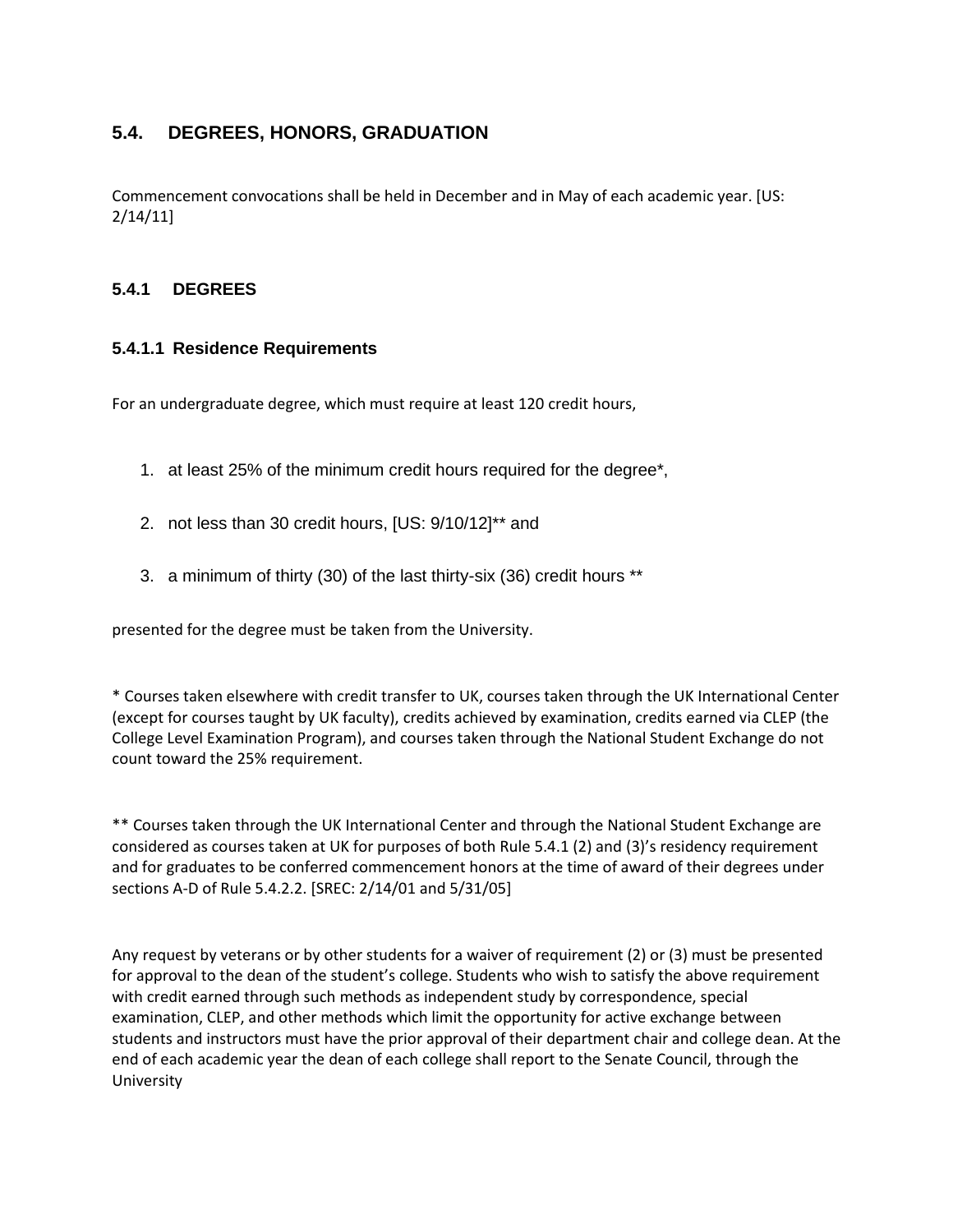Registrar, the number of waivers granted in the categories of (2) or (3) above, and for each waiver granted the extent of departure that was approved from the given credit hour requirement in (2) or (3) [US: 9/10/12].

## **5.4.1.2 Application for Degrees**

[US: 3/17/08; US: 12/9/2013]

## **5.4.1.2.1 Undergraduate Degrees**

To be eligible for an undergraduate degree, a student must file an application with the dean of the college from which the undergraduate degree is to be awarded. The deadline for application for a degree will be no more than two months prior to the conferral dates in December, May, and August. The University Registrar will recommend appropriate deadlines for Senate Council approval. The dates will be included in the academic calendar. Upon Senate approval of the academic calendar, the University Registrar will publicize the deadlines. [US: 11/12/18]

## **5.4.1.2.2 Graduate Degrees**

To be eligible for a graduate degree, a student must file an application to graduate with the Graduate School. . The deadline for application for a degree will be no more than two months prior to the conferral dates in December, May, and August. The University Registrar will recommend appropriate deadlines for Senate Council approval. The dates will be included in the academic calendar. - Upon Senate approval of the academic calendar, the University Registrar will publicize the deadliness. [US: 11/12/18

#### **5.4.1.2.3 Professional Degrees**

Application deadlines for professional degrees will be identified by the respective College Faculty, in accordance with external accreditation requirements (SR 1.2.1.A), and submitted to the University

Registrar for inclusion in the University Academic Calendar to be approved by the University Senate.

# **5.4.1.2.4 Late Addition to Degree List**

[US: 11/11/2013]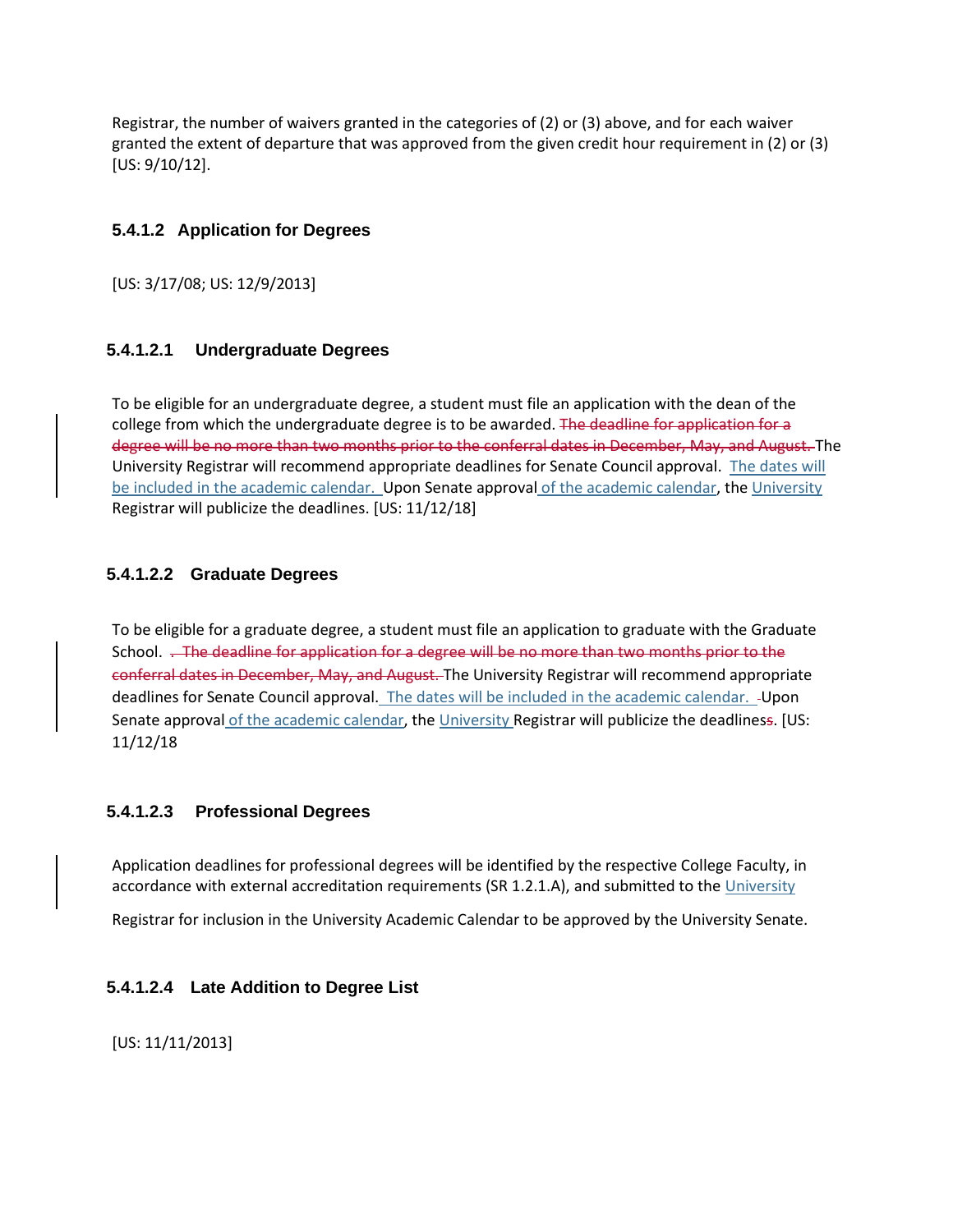## **5.4.1.2.4.1 Approval of Late Addition to Degree List**

The elected Faculty Senators approve the candidates for academic degrees to be submitted to the Board of Trustees (GR II.E.2.b.4; GR IV.A). Effective processing of applications for degrees requires responsible compliance with the calendar deadlines established by the University Senate and that these deadlines be clearly communicated to all students. A student who has not submitted by the respective deadline an application to graduate in December, May or August will not be included on the degree list approved by the elected Faculty Senators for submission to the Board of Trustees, except as provided below.

In each case below, the elected faculty representatives on the Senate Council (SC) will make the final decision on whether to grant the petition to add the student to the degree list and, if necessary due to time limitations, act for the University Senate to approve the degree list itself (SR 1.3.1.2). If a decision is necessary on a petition concerning a degree list (i) for which the SC will not meet again prior to Senate action or (ii) that has already been approved by the University Senate (or by SC on the Senate's behalf) and the SC will not meet again prior to the scheduled Board of Trustees action on the list, then the SC Chair can decide whether the petition will be granted and if favorable add the student to the degree list that will then be acted upon.

#### **5.4.1.2.4.2 Omission Due to Administrative Error**

In cases where failure to be on the degree list is due to administrative error, the petitioning student will be added to the degree list. Petitions for late addition to a degree list must be submitted to the Senate Council Office and must include documentation from the office of the dean of the college clearly stating the nature and circumstances of the administrative error.

#### **5.4.1.2.4.3 Demonstration of Extraordinary Hardship**

In cases where failure to be included on the degree list is not due to administrative error, a hardship petition may be submitted to the Senate Council Office. A hardship petition must include the information below and must be submitted as a complete packet through the office of the dean with the approval of the academic director of the degree program. Petition packets that do not include all information specified below will be denied. Submission of a complete hardship petition does not guarantee that the request for exception will be granted. The hardship petition must be submitted to the Senate Council by the Dean's Office no later than four business days prior to the scheduled date of action of the Board of Trustees on the degree list in question. (For the schedule of meetings of the Board of Trustees, visit the Board of Trustees website at [http://www.uky.edu/Trustees/.](http://www.uky.edu/Trustees/))

- 1. A one-page, signed statement from the student specifying the exact nature of the extraordinary hardship that will occur due to failure to be included on the degree list in question;
- 2. Documentation, including contact information, for verification of the facts presented in (1) above;